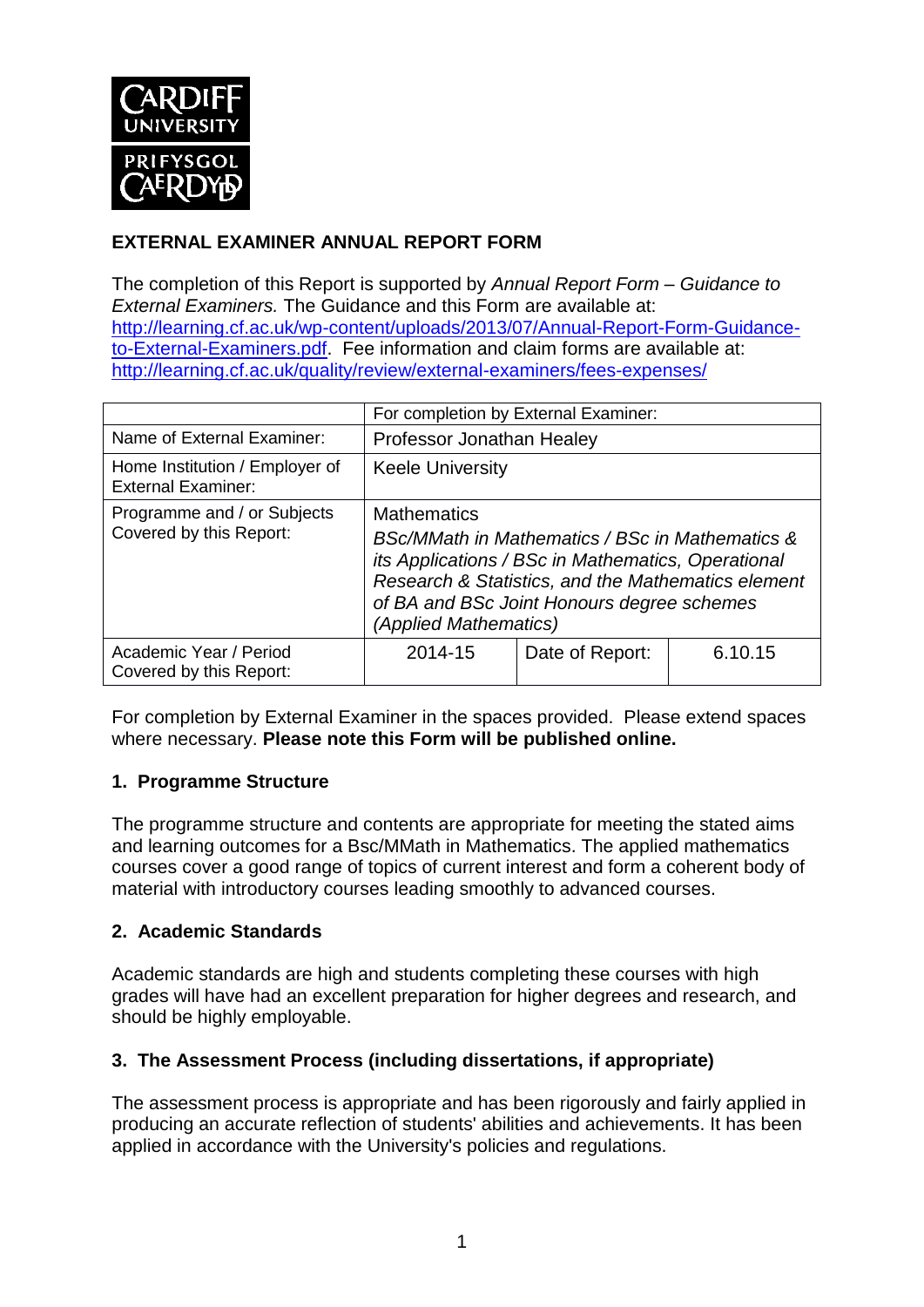#### **4. Year-on-Year Comments**

The assessment and assessment process appear to have been comparable to previous years, with no serious difficulties identified previously.

### **5. Preparation / Induction Activity (for new External Examiners only)**

Guides for support and induction activities were appropriate and satisfactory.

#### **6. Noteworthy Practice and Enhancement**

I was particularly impressed by the criteria-based marking framework for the assessment of projects, which forms an important component of the MMath programme, and also the BSc.

### **7. Appointment Overview (for retiring External Examiners only)**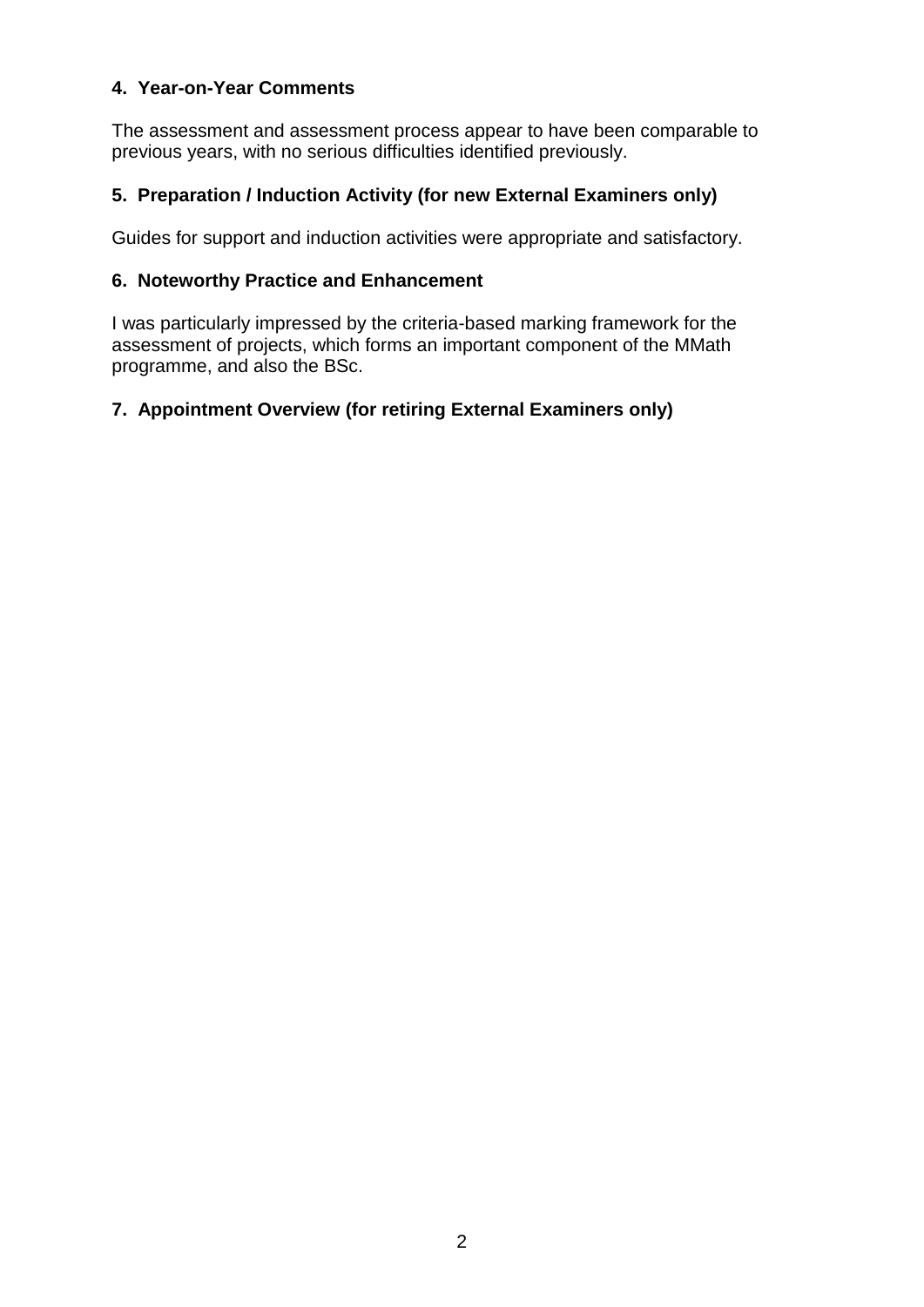# **8. Annual Report Checklist**

Please include appropriate comments within Sections 1-7 above for any answer of 'No'.

|                                              |                                                                                                                                                             | <b>Yes</b><br>(Y) | <b>No</b><br>(N) | N/A<br>(N/A) |
|----------------------------------------------|-------------------------------------------------------------------------------------------------------------------------------------------------------------|-------------------|------------------|--------------|
| <b>Programme/Course Information</b>          |                                                                                                                                                             |                   |                  |              |
| 8.1                                          | Did you receive sufficient information about the<br>Programme and its contents, learning outcomes and<br>assessments?                                       |                   |                  |              |
| 8.2                                          | Were you asked to comment on any changes to the<br>assessment of the Programme?                                                                             |                   | N                |              |
| <b>Draft Examination Question Papers</b>     |                                                                                                                                                             |                   |                  |              |
| 8.3                                          | Were you asked to approve all examination papers<br>contributing to the final award?                                                                        | Y                 |                  |              |
| 8.4                                          | Were the nature, spread and level of the questions<br>appropriate?                                                                                          | Y                 |                  |              |
| 8.5                                          | Were suitable arrangements made to consider your<br>comments?                                                                                               | Y                 |                  |              |
| <b>Marking Examination Scripts</b>           |                                                                                                                                                             |                   |                  |              |
| 8.6                                          | Did you receive a sufficient number of scripts to be able to<br>assess whether the internal marking and classifications<br>were appropriate and consistent? | Y                 |                  |              |
| 8.7                                          | Was the general standard and consistency of marking<br>appropriate?                                                                                         | Y                 |                  |              |
| 8.8                                          | Were the scripts marked in such a way as to enable you<br>to see the reasons for the award of given marks?                                                  | Y                 |                  |              |
| 8.9                                          | Were you satisfied with the standard and consistency of<br>marking applied by the internal examiners?                                                       | Y                 |                  |              |
| 8.10                                         | In your judgement, did you have the opportunity to<br>examine a sufficient cross-section of candidates' work<br>contributing to the final assessment?       | Y                 |                  |              |
| <b>Coursework and Practical Assessments</b>  |                                                                                                                                                             |                   |                  |              |
|                                              | 8.11   Was the choice of subjects for coursework and / or<br>practical assessments appropriate?                                                             | Y                 |                  |              |
| 8.12                                         | Were you afforded access to an appropriate sample of<br>coursework and / or practical assessments?                                                          | Y                 |                  |              |
| 8.13                                         | Was the method and general standard of assessment<br>appropriate?                                                                                           | Y                 |                  |              |
| 8.14                                         | Is sufficient feedback provided to students on their<br>assessed work?                                                                                      | Y                 |                  |              |
| <b>Clinical Examinations (if applicable)</b> |                                                                                                                                                             |                   |                  |              |
| 8.15                                         | Were satisfactory arrangements made for the conduct of<br>clinical assessments?                                                                             |                   |                  | N/A          |
| <b>Sampling of Work</b>                      |                                                                                                                                                             |                   |                  |              |
| 8.16                                         | Were you afforded sufficient time to consider samples of                                                                                                    | Y                 |                  |              |